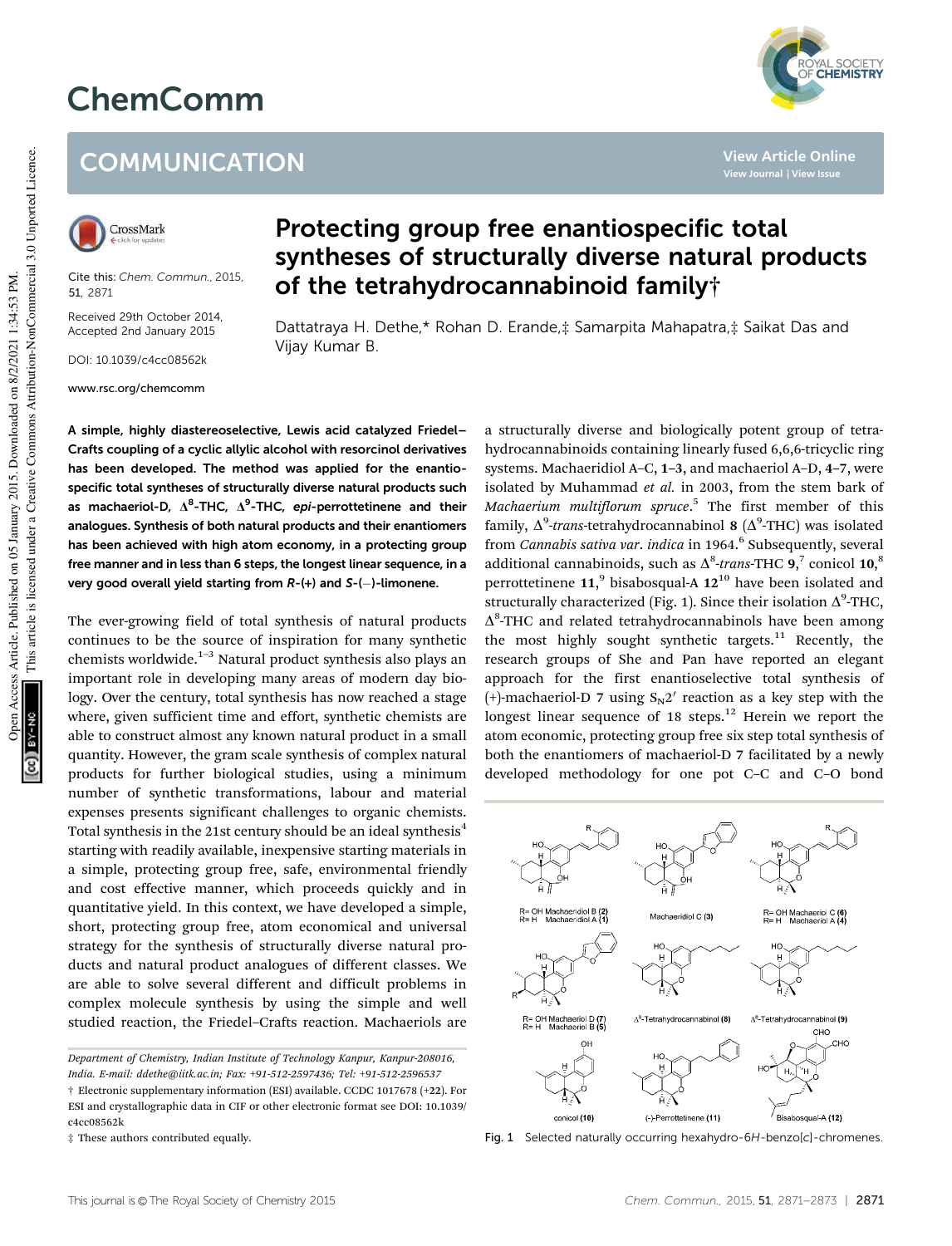

formation and a strategic effort to avoid the use of a protecting group and expensive reagents.

It was envisioned that machaeriol-D 7 could be synthesized from compound 13 by allylic oxidation and further diastereoselective double bond reduction. Compound 13 in turn could be prepared *via* the coupling of allylic alcohol 14 and the electron rich aromatic moiety 15 by concomitant formation of C–C and C–O bonds. So our strategy was based on the well studied Friedel–Crafts reaction but in a modified way which is unprecedented in the literature (Scheme 1).

To begin with, compound 15 was prepared using the known two step protocol by the Suzuki coupling of compounds 16 and 17 followed by demethylation (Scheme 2). Allylic alcohol 14 was obtained from limonene by allylic oxidation followed by reduction of the ketone thus formed (see ESI†). After having key coupling partners in hand, various acids were screened such as *p*-TSA, TFA,  $BF_3 \cdot OEt_2$ , AlCl<sub>3</sub>, InCl<sub>3</sub> for the coupling reaction. Among these  $BF_3 \cdot$  $OEt<sub>2</sub>$  was found to be the best catalyst for the cyclization reaction. Compound 15 and allylic alcohol 14 were merged without protecting groups using 10 mol%  $BF_3$  OEt<sub>2</sub> to furnish compound 18 as a single diastereomer in 90% isolated yield in just 5 min at room temperature. Excellent diastereoselectivity was observed possibly due to the adjacent bulkier isopropenyl group.<sup>13</sup> Interestingly when 50 mol% of  $BF_3$  $OEt_2$  was used and the reaction mixture was allowed to stir for 2 h, we also observed formation of a pyran ring along with isomerization of the double bond to generate the core of machaeriol-D 19. It is presumed that double bond isomerisation might be due to the thermodynamic stability of compound 19 over 13. *m*-CPBA mediated epoxidation of the double bond in compound 19 generated the epoxide 20 in 74% yield as a single diastereoisomer. At this stage we could not assign the stereochemistry of epoxide. Regioselective opening of the epoxide using combination of NaBH<sub>3</sub>CN and  $BF_3$ ·OEt<sub>2</sub> generated compound 21, whose <sup>1</sup>H and  $13$ C data did not match with machaeriol-D 7. This made us realize that epoxidation has occurred from the  $\alpha$ -face. Interestingly,  $BF_3$  $OEt_2$  catalyzed semipinacol rearrangement<sup>14</sup> of the epoxide generated the ketone 22 in 82% yield as a single diastereoisomer. The structure and stereochemistry of ketone 22 was established by single crystal X-ray analysis.<sup>15</sup> Reduction of ketone 22 using NaBH<sub>4</sub> at 0  $\degree$ C furnished the natural product (+)-machaeriol-D 7 in 96% yield (Scheme 3).



Scheme 2 Synthesis of precursor 15



When NaBH<sub>4</sub> reduction was carried out at room temperature, a minor amount (6%) of another diastereomer was observed, whose spectral data were identical with compound 21 obtained from epoxide 20 by reductive epoxide opening. This further confirms the stereochemistry of epoxide 20 and epi-machaeriol 21. So in six simple steps from *S*-(-)-limonene, (+)-machaeriol-D is now accessible in large quantities *via* direct coupling of alcohol 14 and resorcinol derivative 15. Similarly (-)-machaeriol-D 7 was synthesized starting from *R*-(+)-limonene. On the way, we have also accomplished the one pot total synthesis of  $(+)$  and  $(-)$ - $\Delta^9$ -THC 8,  $(+)$  and



Scheme 4 Synthesis of analogues of tetrahydrocannabinols